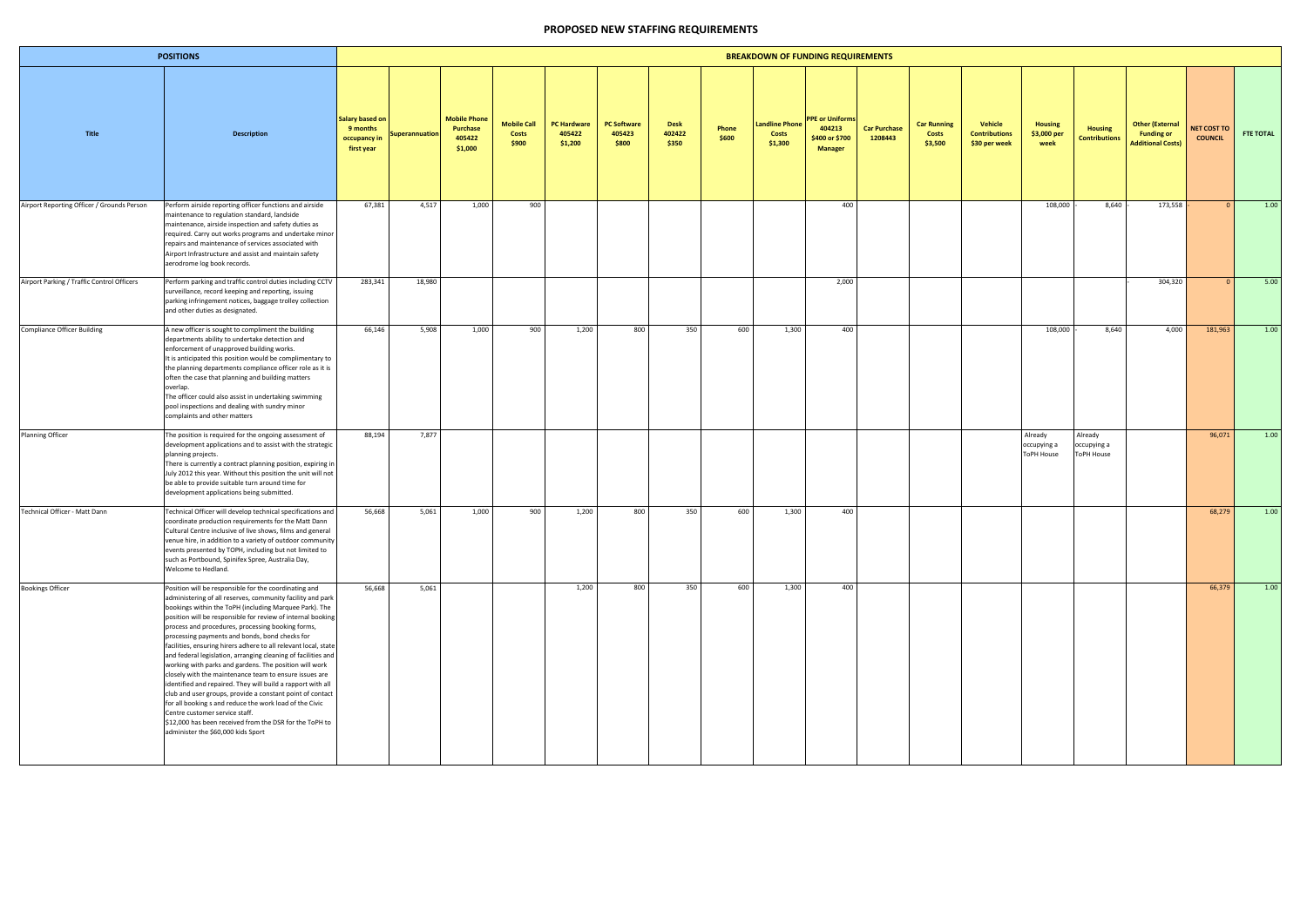| <b>POSITIONS</b>                   |                                                                                                                                                                                                                                                                                                                                                                                                                                                                                                                                                                                                                                                                                                                                                                                                                                                                                                                                                                                                                          |                                                           |                       |                                                             |                                             |                                         |                                       |                                |                | <b>BREAKDOWN OF FUNDING REQUIREMENTS</b> |                                                                      |                                |                                        |                                                  |                                       |                                        |                                                                         |                                      |                  |
|------------------------------------|--------------------------------------------------------------------------------------------------------------------------------------------------------------------------------------------------------------------------------------------------------------------------------------------------------------------------------------------------------------------------------------------------------------------------------------------------------------------------------------------------------------------------------------------------------------------------------------------------------------------------------------------------------------------------------------------------------------------------------------------------------------------------------------------------------------------------------------------------------------------------------------------------------------------------------------------------------------------------------------------------------------------------|-----------------------------------------------------------|-----------------------|-------------------------------------------------------------|---------------------------------------------|-----------------------------------------|---------------------------------------|--------------------------------|----------------|------------------------------------------|----------------------------------------------------------------------|--------------------------------|----------------------------------------|--------------------------------------------------|---------------------------------------|----------------------------------------|-------------------------------------------------------------------------|--------------------------------------|------------------|
| Title                              | <b>Description</b>                                                                                                                                                                                                                                                                                                                                                                                                                                                                                                                                                                                                                                                                                                                                                                                                                                                                                                                                                                                                       | Salary based on<br>9 months<br>occupancy in<br>first year | <b>Superannuation</b> | <b>Mobile Phone</b><br><b>Purchase</b><br>405422<br>\$1,000 | <b>Mobile Call</b><br><b>Costs</b><br>\$900 | <b>PC Hardware</b><br>405422<br>\$1,200 | <b>PC Software</b><br>405423<br>\$800 | <b>Desk</b><br>402422<br>\$350 | Phone<br>\$600 | andline Phone<br>Costs<br>\$1,300        | <b>PPE or Uniforms</b><br>404213<br>\$400 or \$700<br><b>Manager</b> | <b>Car Purchase</b><br>1208443 | <b>Car Running</b><br>Costs<br>\$3,500 | Vehicle<br><b>Contributions</b><br>\$30 per week | <b>Housing</b><br>\$3,000 per<br>week | <b>Housing</b><br><b>Contributions</b> | <b>Other (External</b><br><b>Funding or</b><br><b>Additional Costs)</b> | <b>NET COST TO</b><br><b>COUNCIL</b> | <b>FTE TOTAL</b> |
| Archivist                          | Related to the Retention and Disposal Project.<br>Records require a skilled staff member with experience in<br>records to plan and assist with the Retention and<br>Disposal process of all existing and new Council records<br>as required by the State Records Act 2000 and in<br>accordance with the General Disposal Authority<br>guidelines.<br>The organisation currently has 3000 boxes that require<br>sentencing as per State Records Act 2000. The current<br>workload prevents the 2 existing records officers from<br>commencing and managing this project. The position<br>would be provided with timelines and set expectations as<br>per the GDA to commence and maintain the project while<br>the 2 existing officers could more effectively manage the<br>day to day records workload. This position would be<br>instrumental in clearing the backlog of records and<br>assisting with us being able to correctly store new and<br>permanent records as per the State Records Act 2000<br>requirements. | 81,731                                                    | 7,300                 |                                                             |                                             | 1,200                                   | 800                                   | 350                            | 600            | 1,300                                    | 400                                                                  |                                |                                        |                                                  |                                       |                                        |                                                                         | 93,680                               | 1.00             |
| <b>IT Project Officer</b>          | The IT department currently manage all IT requirements<br>of the Town and is now required to be involved in the IT<br>network upgrade, airport upgrade, FIDS, CCTV, Aquatic<br>Centres, JD Hardie, MPRC and any other projects that<br>have an IT component.<br>Existing IT staff have their time divided into business as<br>usual and project works. A dedicated project officer<br>would work with the IT Manager and Exec Group as well<br>as the IT Coordinator to ensure the timely deliver of<br>projects without impacting business as usual<br>requirements.                                                                                                                                                                                                                                                                                                                                                                                                                                                    | 105,808                                                   | 9,450                 | 1,000                                                       | 900                                         | 1,200                                   | 800                                   | 350                            | 600            | 1,300                                    | 400                                                                  | 35,000                         | 3,500                                  | 1,080                                            | 108,000                               | 8,640                                  |                                                                         | 258,588                              | 1.00             |
| Records Project Officer            | A temporary position for 12 months to assist in the<br>Retention and Disposal existing of existing ToPH records<br>as per State Records Act 2000.<br>The ToPH has an estimated 3000 boxes and 40,000<br>building licenses of existing records that require archiving<br>as per the State Records Act 2000. The project Officer<br>would work in conjunction with the Archivist and to the<br>legislative requirements of the General Disposal<br>Authority and archive, sentence or dispose of current<br>records. The current work load prevents the 2 existing<br>officers from commencing and managing this project.<br>This position would work in conjunction with the<br>proposed archivist andwouldbe provided with timeline<br>and set expectations as per the GDA to commence and<br>maintain the project while the existing staff could more<br>effectively manage the day to day operations workload.                                                                                                         | 81,731                                                    | 7,300                 |                                                             |                                             | 1,200                                   | 800                                   | 350                            |                |                                          |                                                                      |                                |                                        |                                                  |                                       |                                        |                                                                         | 91,380                               | 1.00             |
| Organisational Development Officer | This position will be responsible for special projects<br>related to the organisational development function and<br>also assistance to the Manager Organisational<br>Development to support the use of the interplan suite of<br>products. Also, to ensure appropriate risk management,<br>internal controls and action plans.                                                                                                                                                                                                                                                                                                                                                                                                                                                                                                                                                                                                                                                                                           | 105,808                                                   | 12,600                |                                                             |                                             | 1,200                                   | 800                                   | 350                            | 600            | 1,300                                    | 400                                                                  |                                |                                        |                                                  | 108,000                               | 8,640                                  |                                                                         | 222,418                              | 1.00             |
| Governance Officer                 | To provide efficient, accurate and confidential<br>administration support to the governance unit. To<br>undertake the preparation and distribution of agenda and<br>minutes, scheduling of meetings, administration support<br>and document and report preparation.                                                                                                                                                                                                                                                                                                                                                                                                                                                                                                                                                                                                                                                                                                                                                      | 61,298                                                    | 5,475                 |                                                             |                                             | 1,200                                   | 800                                   | 350                            | 600            | 1,300                                    | 400                                                                  |                                |                                        |                                                  |                                       |                                        |                                                                         | 71,423                               | 1.00             |
| Senior HR Officer                  | This position will ensure process improvements with<br>respect to all organisational processes and procedures<br>related to attraction and retention of staff resources. This<br>role will assume responsibility for generation,<br>implementation and review of resultant internal<br>operating procedures.                                                                                                                                                                                                                                                                                                                                                                                                                                                                                                                                                                                                                                                                                                             | 66,146                                                    | 5,908                 | 1,000                                                       | 900                                         | 1,200                                   | 800                                   |                                | 600            | 1,300                                    | 400                                                                  |                                |                                        |                                                  |                                       |                                        |                                                                         | 78,253                               | 1.00             |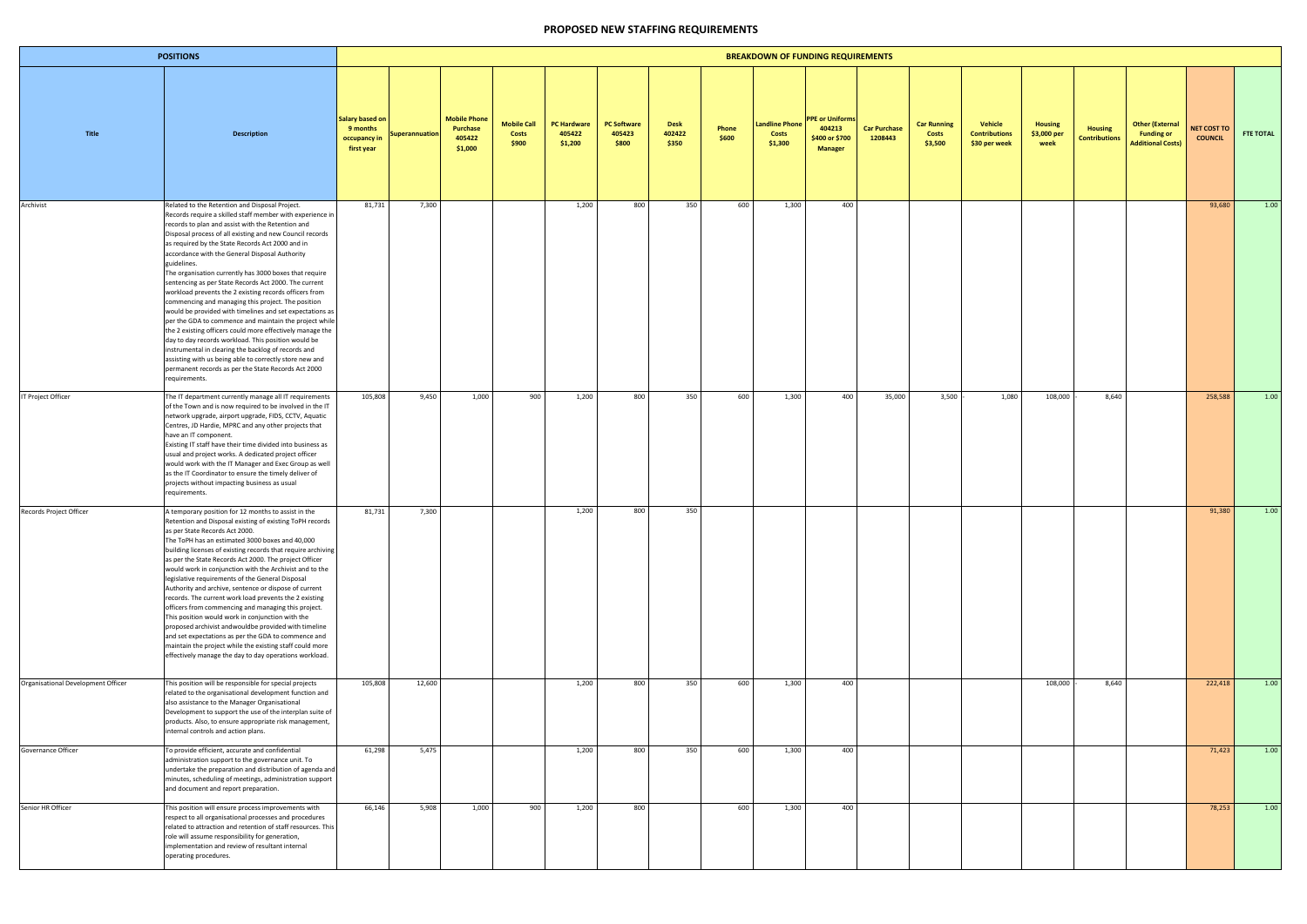| <b>POSITIONS</b>                                                |                                                                                                                                                                                                                                                                                                                                                                                                                                                                                                                                                                                                                                                                                                                                                                                                                                                                         |                                                                  |                       |                                                      |                                             |                                         |                                       |                                |                | <b>BREAKDOWN OF FUNDING REQUIREMENTS</b> |                                                                      |                                |                                        |                                                  |                                       |                                        |                                                                         |                                      |                  |
|-----------------------------------------------------------------|-------------------------------------------------------------------------------------------------------------------------------------------------------------------------------------------------------------------------------------------------------------------------------------------------------------------------------------------------------------------------------------------------------------------------------------------------------------------------------------------------------------------------------------------------------------------------------------------------------------------------------------------------------------------------------------------------------------------------------------------------------------------------------------------------------------------------------------------------------------------------|------------------------------------------------------------------|-----------------------|------------------------------------------------------|---------------------------------------------|-----------------------------------------|---------------------------------------|--------------------------------|----------------|------------------------------------------|----------------------------------------------------------------------|--------------------------------|----------------------------------------|--------------------------------------------------|---------------------------------------|----------------------------------------|-------------------------------------------------------------------------|--------------------------------------|------------------|
| <b>Title</b>                                                    | <b>Description</b>                                                                                                                                                                                                                                                                                                                                                                                                                                                                                                                                                                                                                                                                                                                                                                                                                                                      | <b>Salary based on</b><br>9 months<br>occupancy in<br>first year | <b>Superannuation</b> | <b>Mobile Phone</b><br>Purchase<br>405422<br>\$1,000 | <b>Mobile Call</b><br><b>Costs</b><br>\$900 | <b>PC Hardware</b><br>405422<br>\$1,200 | <b>PC Software</b><br>405423<br>\$800 | <b>Desk</b><br>402422<br>\$350 | Phone<br>\$600 | Landline Phone<br>Costs<br>\$1,300       | <b>PPE or Uniforms</b><br>404213<br>\$400 or \$700<br><b>Manager</b> | <b>Car Purchase</b><br>1208443 | <b>Car Running</b><br>Costs<br>\$3,500 | Vehicle<br><b>Contributions</b><br>\$30 per week | <b>Housing</b><br>\$3,000 per<br>week | <b>Housing</b><br><b>Contributions</b> | <b>Other (External</b><br><b>Funding or</b><br><b>Additional Costs)</b> | <b>NET COST TO</b><br><b>COUNCIL</b> | <b>FTE TOTAL</b> |
| <b>Financial Analyst</b>                                        | To assist the Finance Team in the design and<br>implementation of the Long Term Financial Plan. This<br>position would be able to assist in the project so that<br>current resources are not impacted by the additional<br>work required for the LTFP. The position will also be<br>responsible for education to the Town on the new<br>budgeting process that will be implemented once the<br>LTFP is developed.<br>This position will also be able to assist in strategic<br>planning for the Finance Team becoming more involved<br>in projects at their feasibility stages, ensure that all<br>finance aspects are covered for the Town's projects.                                                                                                                                                                                                                 | 88,194                                                           | 7,877                 |                                                      |                                             | 1,200                                   | 800                                   | 350                            | 600            | 1,300                                    | 400                                                                  |                                |                                        |                                                  | 108,000                               | 8,640                                  |                                                                         | 200,081                              | 1.00             |
| Laborers / Gardeners x 4                                        | To help and assist with slashing and the clean up. To also<br>assist with the street trees (reinstating water bowls,<br>pruning and weeding around all street trees) and to help<br>and assist with the clean up of medians around town.<br>This floating crew can also be trained into other positions<br>while staff are on annual leave. The crew could also help<br>parks and gardens to undertake and complete minor<br>works requests as soon as they come in.<br>There is an increase of works due to hand overs that<br>parks and gardens now look after, need a crew to<br>maintain these areas and to assist with small projects<br>that we will be undertaking.                                                                                                                                                                                              | 203,819                                                          | 18,204                |                                                      |                                             |                                         |                                       |                                |                |                                          | 1,600                                                                |                                |                                        |                                                  |                                       |                                        |                                                                         | 223,623                              | 4.00             |
| Plant Operator x 4                                              | There are currently 10 staff and there is an increased<br>requirement for 15 to carry out all maintenance duties                                                                                                                                                                                                                                                                                                                                                                                                                                                                                                                                                                                                                                                                                                                                                        | 271,759                                                          | 24,272                |                                                      |                                             |                                         |                                       |                                |                |                                          | 1,600                                                                |                                |                                        |                                                  |                                       |                                        |                                                                         | 297,630                              | 4.00             |
| Assets Management Engineer                                      | around the Town.<br>Establishing and delivering an effective program of<br>surveys for asset identification, condition rating,<br>monitoring, data collection, storage and reporting.<br>Design and establishment of cost effective asset database<br>and reporting to suit all levels of operations within<br>Council.<br>Undertake predictive modeling using pavement<br>management systems as well as other systems to<br>generate preliminary forward works program.<br>Provision and management of up to date asset data<br>comprising asset inventory, register, condition and<br>valuation for the prudent management of Council's<br>infrastructure assets.<br>Making asset data available and accessible in a format<br>that can benefit the real time management of Council's<br>business,<br>Asset Technical services team preparing funding<br>application. | 88,194                                                           | 7,877                 | 1,000                                                | 900                                         | 1,200                                   | 800                                   | 350                            | 600            | 1,300                                    | 400                                                                  | 35,000                         | 3,500                                  | 1,080                                            | 108,000                               | 8,640                                  |                                                                         | 239,401                              | 1.00             |
| Part Time Community Safety Facilitator CSF<br>(two days a week) | This is a new part time position within the section and<br>will be responsible for keeping our Emergency<br>Management Plans up to date and also to plan exercises<br>to test our plans.<br>It is also an attempt to retain Corporate knowledge of<br><b>Emergency Management and Community Safety Crime</b><br>Prevention activities of an officer that has left the Town<br>to start a family however would be available one day a<br>week                                                                                                                                                                                                                                                                                                                                                                                                                            | 27,851                                                           | 2,487                 |                                                      |                                             |                                         |                                       |                                |                |                                          |                                                                      |                                |                                        |                                                  |                                       |                                        |                                                                         | 30,338                               | 0.42             |
| Environmental Health Technician                                 | Responsible for data entry of all the EH programmes,<br>keeping on registers up to date, sending out and<br>processing new/yearly licenses, processing applications<br>for stall holders, assist with water sampling, conduct food<br>shop inspections, assist with mosquito minimisation plan<br>and carry out mosquito trapping runs, assist with<br>complaints and general environmental health queries and<br>functions.                                                                                                                                                                                                                                                                                                                                                                                                                                            | 66,146                                                           | 7,877                 | 1,000                                                | 900                                         | 1,200                                   | 800                                   | 350                            | 600            | 1,300                                    | 400                                                                  |                                |                                        |                                                  |                                       |                                        |                                                                         | 80,572                               | 1.00             |
| Club Development Officer                                        | Development of local sporting clubs. Currently funded<br>partially by DSR. Funding will not be continuing but<br>would like to keep position as it has been valuable to<br>relationships with sporting groups                                                                                                                                                                                                                                                                                                                                                                                                                                                                                                                                                                                                                                                           | 89,506                                                           | 7,994                 |                                                      |                                             |                                         |                                       |                                |                | 1,300                                    | 400                                                                  |                                |                                        |                                                  |                                       |                                        | 25,000                                                                  | 74,200                               | 1.00             |